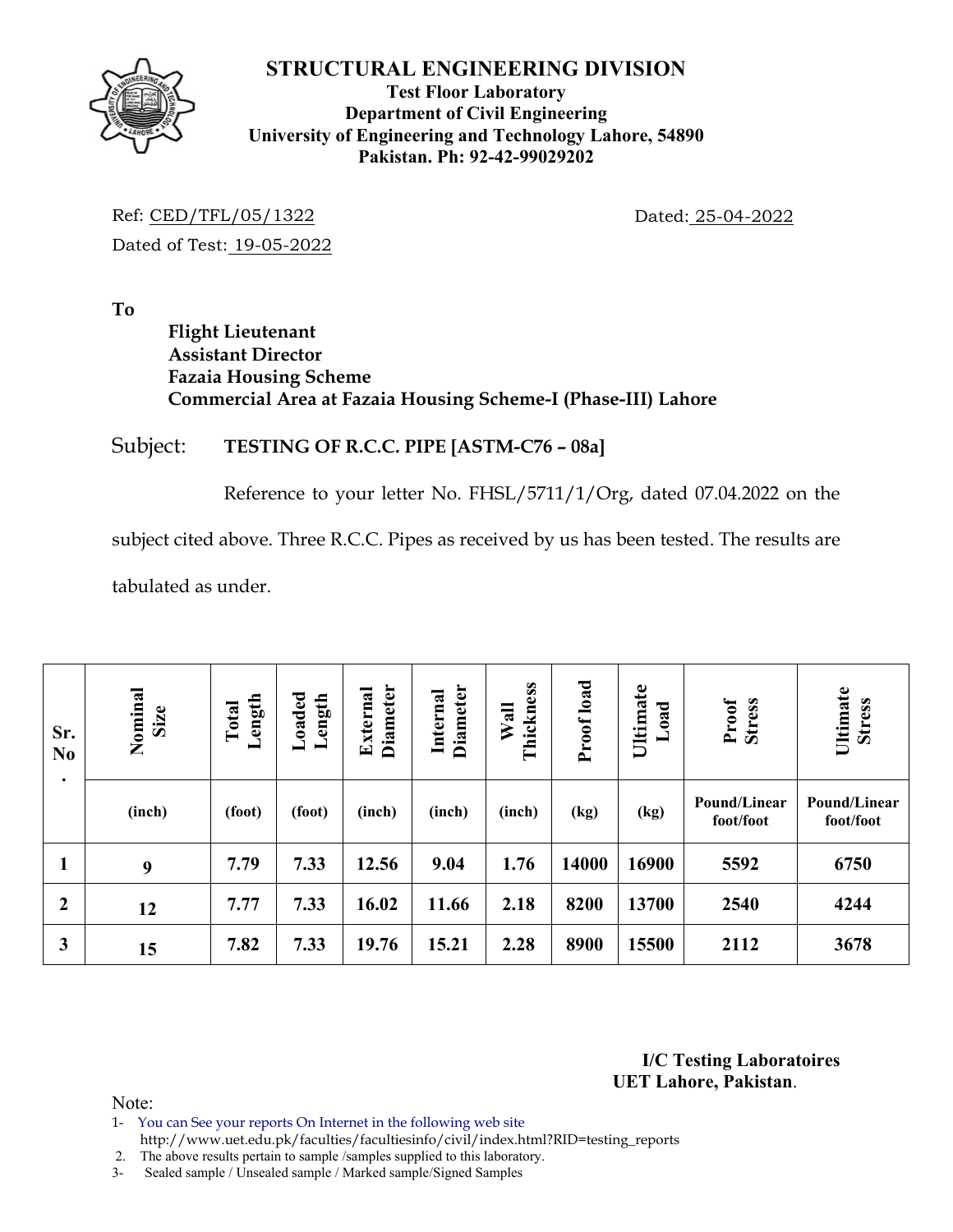

#### **Test Floor Laboratory Department of Civil Engineering University of Engineering and Technology Lahore, 54890 Pakistan. Ph: 92-42-99029202**

To, Project Director New Metro City Housing Scheme Sara-I-Alamgir

Reference # CED/TFL **1408** (Dr. Asad Ali) Dated: 18-05-2022 Reference of the request letter # PD/NMC/22/101 Dated: 17-05-2022

# **Tension Test Report** (Page -1/2)

Date of Test 19-05-2022 Gauge length 8 inches

Description Deformed Steel Bar Tensile and Bend Test as per ASTM-A615

| Sr. No.          | Weight<br>Diameter/<br><b>Size</b><br>(inch)                   |                          | Area<br>$(in^2)$ |         | <b>Yield load</b> | <b>Breaking</b><br>Load                             | <b>Yield Stress</b><br>(psi) |         | <b>Ultimate Stress</b><br>(psi) |         | Elongation               | % Elongation             | Remarks                  |       |  |  |
|------------------|----------------------------------------------------------------|--------------------------|------------------|---------|-------------------|-----------------------------------------------------|------------------------------|---------|---------------------------------|---------|--------------------------|--------------------------|--------------------------|-------|--|--|
|                  | (1bs/ft)                                                       | Nominal                  | Actual           | Nominal | <b>Actual</b>     | (kg)                                                | (kg)                         | Nominal | Actual                          | Nominal | Actual                   | (inch)                   |                          |       |  |  |
| 1                | 0.402                                                          | 3/8                      | 0.388            | 0.11    | 0.118             | 4150                                                | 5100                         | 83200   | 77500                           | 102200  | 95300                    | 1.10                     | 13.8                     |       |  |  |
|                  |                                                                | $\overline{\phantom{0}}$ |                  |         |                   |                                                     |                              |         |                                 |         | $\overline{\phantom{0}}$ |                          |                          | Steel |  |  |
|                  |                                                                | $\overline{\phantom{0}}$ |                  |         |                   |                                                     |                              |         |                                 |         | $\overline{\phantom{0}}$ | $\overline{\phantom{0}}$ |                          |       |  |  |
| $\blacksquare$   |                                                                | Ξ.                       |                  |         | $\blacksquare$    |                                                     |                              |         |                                 |         | $\blacksquare$           | $\overline{\phantom{0}}$ | $\overline{\phantom{0}}$ |       |  |  |
|                  |                                                                | $\blacksquare$           |                  |         | $\blacksquare$    |                                                     |                              |         |                                 |         | $\overline{a}$           | $\overline{a}$           |                          |       |  |  |
|                  |                                                                | $\blacksquare$           |                  |         | $\blacksquare$    |                                                     |                              |         |                                 |         | $\overline{a}$           | $\overline{a}$           |                          |       |  |  |
|                  | Note: only one sample for tensile and one sample for bend test |                          |                  |         |                   |                                                     |                              |         |                                 |         |                          |                          |                          |       |  |  |
|                  |                                                                |                          |                  |         |                   |                                                     |                              |         |                                 |         |                          |                          |                          |       |  |  |
| <b>Bend Test</b> |                                                                |                          |                  |         |                   |                                                     |                              |         |                                 |         |                          |                          |                          |       |  |  |
|                  |                                                                |                          |                  |         |                   | 3/8" Dia Bar Bend Test Through 180° is Satisfactory |                              |         |                                 |         |                          |                          |                          |       |  |  |
|                  |                                                                |                          |                  |         |                   |                                                     |                              |         |                                 |         |                          |                          |                          |       |  |  |
|                  |                                                                |                          |                  |         |                   |                                                     |                              |         |                                 |         |                          |                          |                          |       |  |  |

**I/C Testing Laboratoires UET Lahore, Pakistan**.

Note:

1- You can See your reports On Internet in the following web site http://www.uet.edu.pk/faculties/facultiesinfo/civil/index.html?RID=testing\_reports

2. The above results pertain to sample /samples supplied to this laboratory.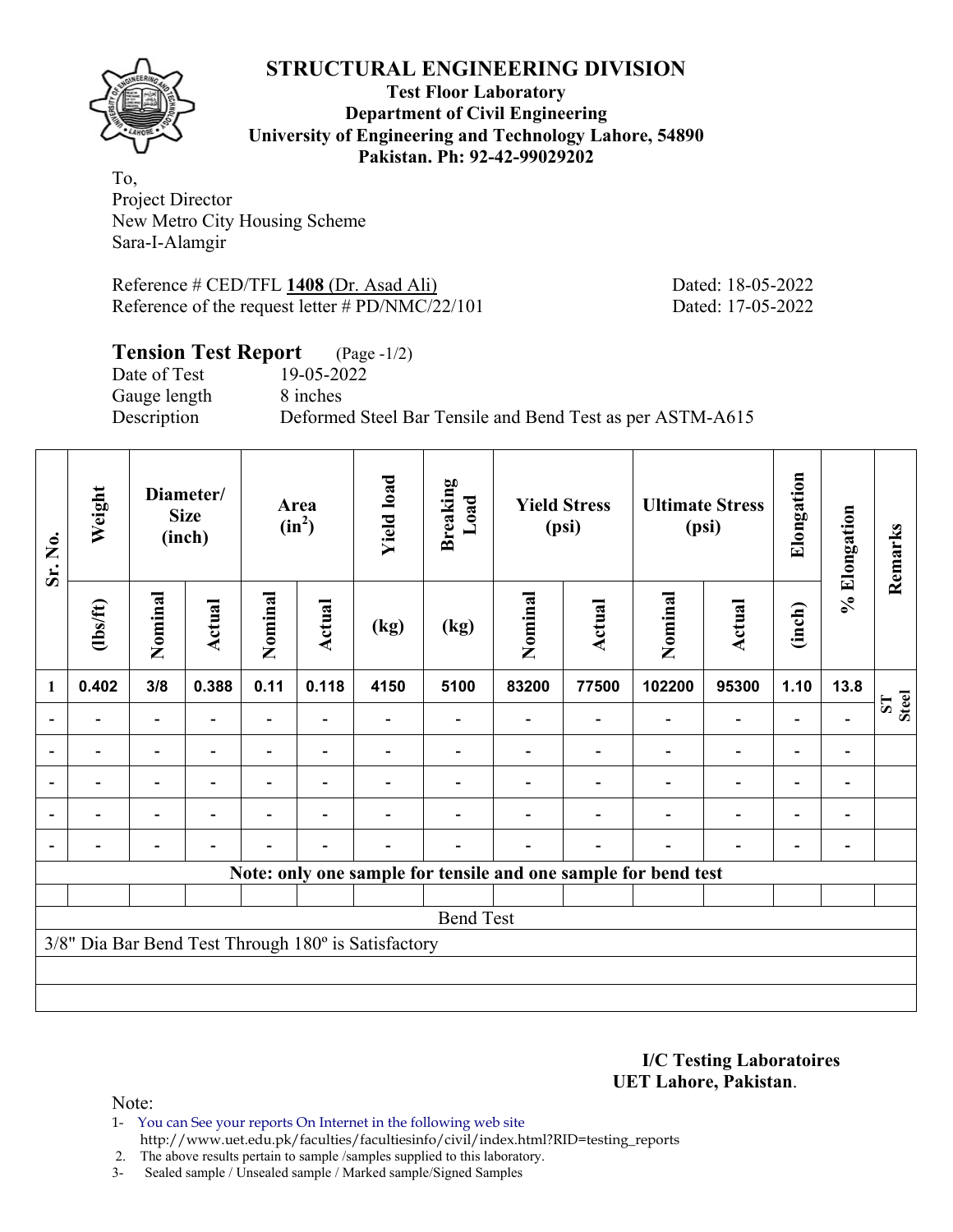

**Test Floor Laboratory Department of Civil Engineering University of Engineering and Technology Lahore, 54890 Pakistan. Ph: 92-42-99029202** 

To, Project Director New Metro City Housing Scheme Sara-I-Alamgir

Reference # CED/TFL **1408** (Dr. Asad Ali) Dated: 18-05-2022 Reference of the request letter # PD/NMC/22/102 Dated: 17-05-2022

# **Tension Test Report** (Page -2/2)

Date of Test 19-05-2022 Gauge length 8 inches

Description Deformed Steel Bar Tensile and Bend Test as per ASTM-A615

| Sr. No.                                                                 | Weight<br>Diameter/<br><b>Size</b><br>(inch)                   |                          |                |                | Area<br>$(in^2)$         | <b>Yield load</b> | <b>Breaking</b><br>Load |         | <b>Yield Stress</b><br>(psi) |         | <b>Ultimate Stress</b><br>(psi) | Elongation               | % Elongation   | Remarks       |  |  |
|-------------------------------------------------------------------------|----------------------------------------------------------------|--------------------------|----------------|----------------|--------------------------|-------------------|-------------------------|---------|------------------------------|---------|---------------------------------|--------------------------|----------------|---------------|--|--|
|                                                                         | (1bs/ft)                                                       | Nominal                  | Actual         | Nominal        | <b>Actual</b>            | (kg)              | (kg)                    | Nominal | Actual                       | Nominal | Actual                          | (inch)                   |                |               |  |  |
| $\mathbf{1}$                                                            | 0.377                                                          | 3/8                      | 0.376          | 0.11           | 0.111                    | 3520              | 5300                    | 70600   | 69980                        | 106200  | 105400                          | 1.10                     | 13.8           |               |  |  |
|                                                                         |                                                                |                          |                |                |                          |                   |                         |         |                              |         | $\overline{\phantom{0}}$        |                          |                | Afco<br>Steel |  |  |
| $\overline{a}$                                                          |                                                                | $\overline{\phantom{0}}$ |                |                |                          |                   |                         |         |                              |         | -                               | -                        |                |               |  |  |
| $\blacksquare$                                                          |                                                                | Ξ.                       | $\blacksquare$ | $\blacksquare$ | $\overline{\phantom{a}}$ |                   |                         |         |                              |         | $\blacksquare$                  | $\overline{\phantom{0}}$ | $\blacksquare$ |               |  |  |
|                                                                         | -                                                              | $\overline{\phantom{0}}$ |                |                | $\blacksquare$           |                   |                         |         |                              |         | $\overline{a}$                  | $\overline{\phantom{0}}$ |                |               |  |  |
|                                                                         |                                                                | $\overline{\phantom{0}}$ |                |                | $\blacksquare$           |                   |                         |         |                              |         | $\overline{\phantom{0}}$        | $\overline{\phantom{0}}$ |                |               |  |  |
|                                                                         | Note: only one sample for tensile and one sample for bend test |                          |                |                |                          |                   |                         |         |                              |         |                                 |                          |                |               |  |  |
|                                                                         |                                                                |                          |                |                |                          |                   |                         |         |                              |         |                                 |                          |                |               |  |  |
| <b>Bend Test</b><br>3/8" Dia Bar Bend Test Through 180° is Satisfactory |                                                                |                          |                |                |                          |                   |                         |         |                              |         |                                 |                          |                |               |  |  |
|                                                                         |                                                                |                          |                |                |                          |                   |                         |         |                              |         |                                 |                          |                |               |  |  |
|                                                                         |                                                                |                          |                |                |                          |                   |                         |         |                              |         |                                 |                          |                |               |  |  |
|                                                                         |                                                                |                          |                |                |                          |                   |                         |         |                              |         |                                 |                          |                |               |  |  |

**I/C Testing Laboratoires UET Lahore, Pakistan**.

Note:

1- You can See your reports On Internet in the following web site http://www.uet.edu.pk/faculties/facultiesinfo/civil/index.html?RID=testing\_reports

2. The above results pertain to sample /samples supplied to this laboratory.